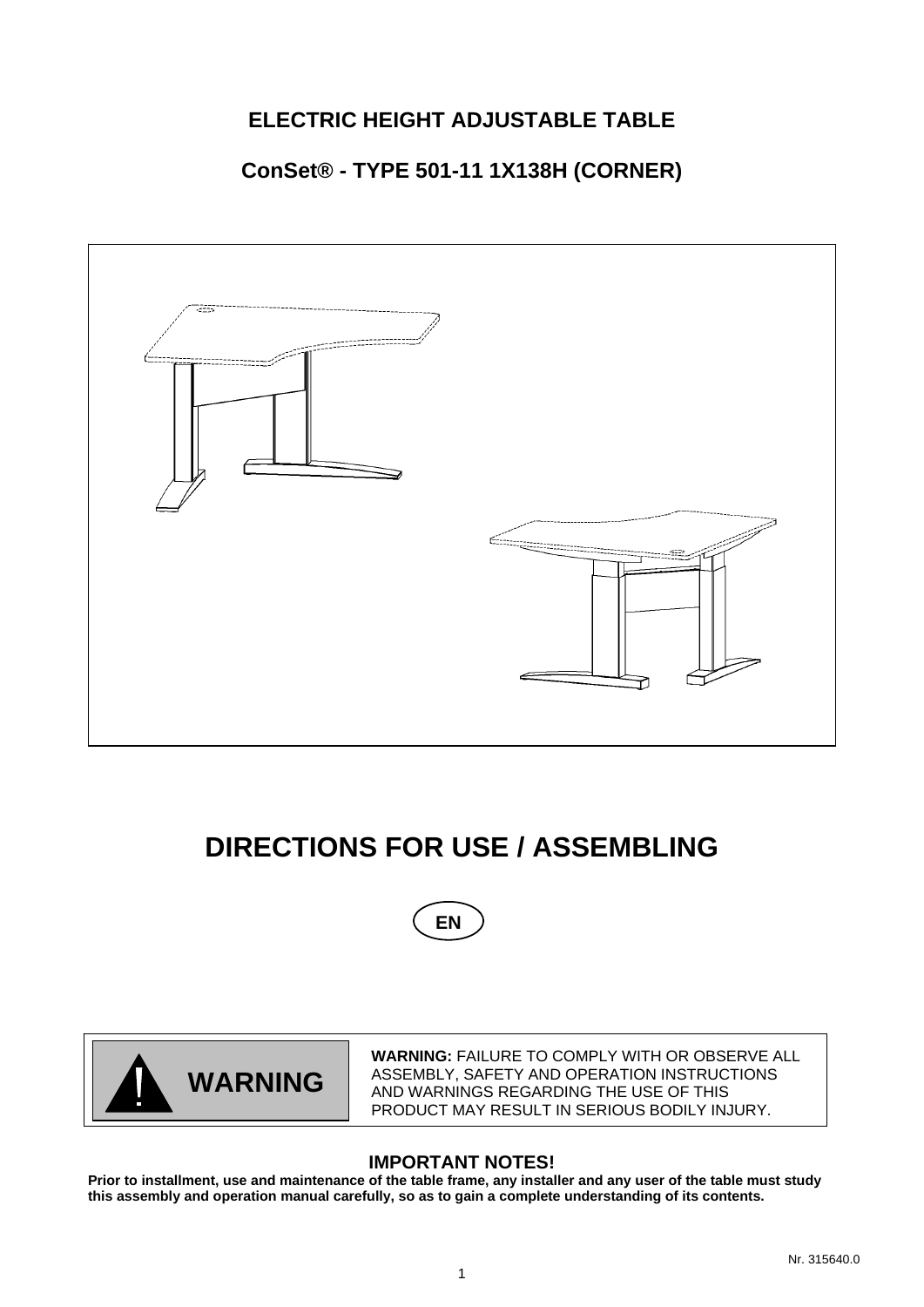#### **TABLE OF CONTENT**

- 1. SAFETY AND WARNINGS
- 2. USAGE
- 3. SET UP AND INSTALLATION
- 4. OPERATION
- 5. MAINTENANCE AND DEFECTS
- 6. TECHNICAL DATA
- 7. PARTS
- 8. ASSEMBLY DIRECTIONS
- 9. DECLARATION OF CONFORMITY

#### **1. SAFETY AND WARNINGS**

- This table complies with the prescribed safety regulations. Inappropriate use may cause damage to persons and table.
- Please read the operation manual prior to start using the table. It provides you with important information about safety, use, installation and maintenance of the table, and thus protecting you and your children and avoiding damage on the table.
- Please guard this operation manual and pass it on to any future owner!

#### **2. USAGE**

- The electromotive, height-adjustable tables are designed for workstations in dry work environments only. The table height is infinitely adjustable, so that it can be set to the most ergonomically suitable working level.
- They have not been designed for other purposes than those included in this manual, e.g. they are not to be used in areas of high humidity or dampness, nor for lifting people. Any other use is at one's own risk!
- **Do not crawl, lie or move around under the table frame, and do not sit or stand on the table frame.**
- **CHILDREN should only use the table when supervised by adults.**
- **Liability:** The manufacturer accepts under no circumstances warranty claims or liability claims for damages arising from improper use or handling of the table frame other than that described in this operation manual.

#### **3. SET UP AND INSTALLATION**

When the table has been assembled (see assembly instructions on page 3-4) the adjustable feet are installed so that the table is level and does not shift. Then the table is connected to the 230 VAC outlet and the table is ready for use.

- Make sure that no cables can get jammed.
- Place the table in a safe distance from window frames, radiators, furniture etc. so that people do not get stuck.
- Do not place any objects above 55 cm underneath the table.
- When moving the table after it has been assembled, the table top needs to be removed. The table CANNOT be lifted by the tabletop.

#### **4. OPERATION**

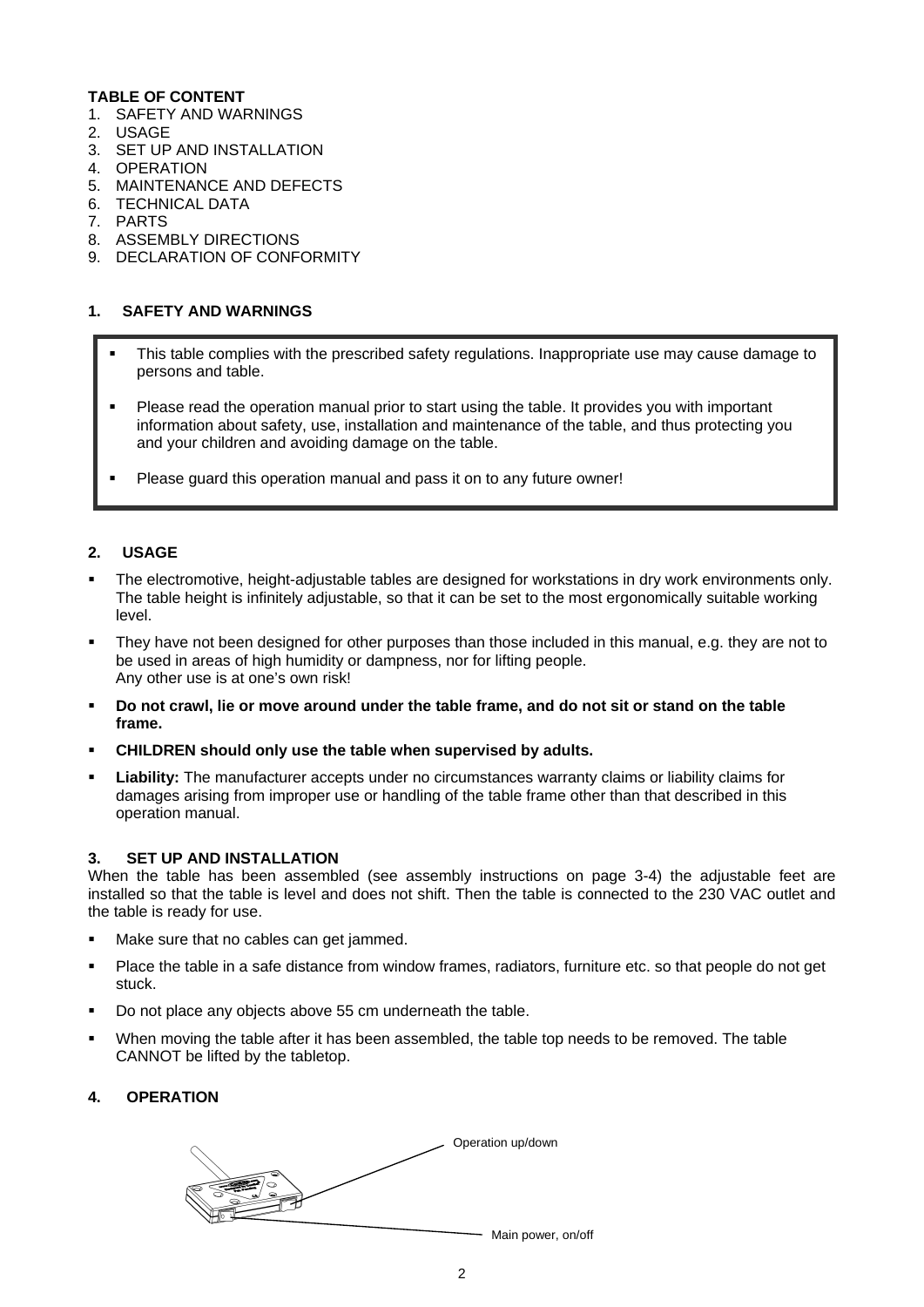#### **5. MAINTENANCE AND DEFECTS**

- The table does not require any maintenance by usage as described in chapter 2 in the directions for use.
- The table is only to be maintained with a wrung cloth.
- In the event of the occurrence of jarring sounds during operation, STOP using the table and please contact the dealer.

#### **6. TEKNISKE DATA**

| Frame, material and weight:                         | Steel, silver/black - Weight of frame $\sim$ 40 kg |
|-----------------------------------------------------|----------------------------------------------------|
| $B = \text{Width}:$                                 | Max. 120 cm                                        |
| $D = Depth$ :                                       | Max. 120 cm                                        |
| $H = Height$ :                                      | $65 - 122$ cm                                      |
| $V = Speed:$                                        | $~28$ mm/sek.                                      |
| lannal<br>$F_{\text{max}}$ = Max. Load on tabletop: | 80 kg                                              |
| <b>Operation:</b>                                   | Rocker switch, standby cut off                     |
| Main power:                                         | 220-230 VAC / 50Hz                                 |
| <b>Consumption:</b>                                 | 80 Watt (standby = 0W)                             |





**7. PARTS** 



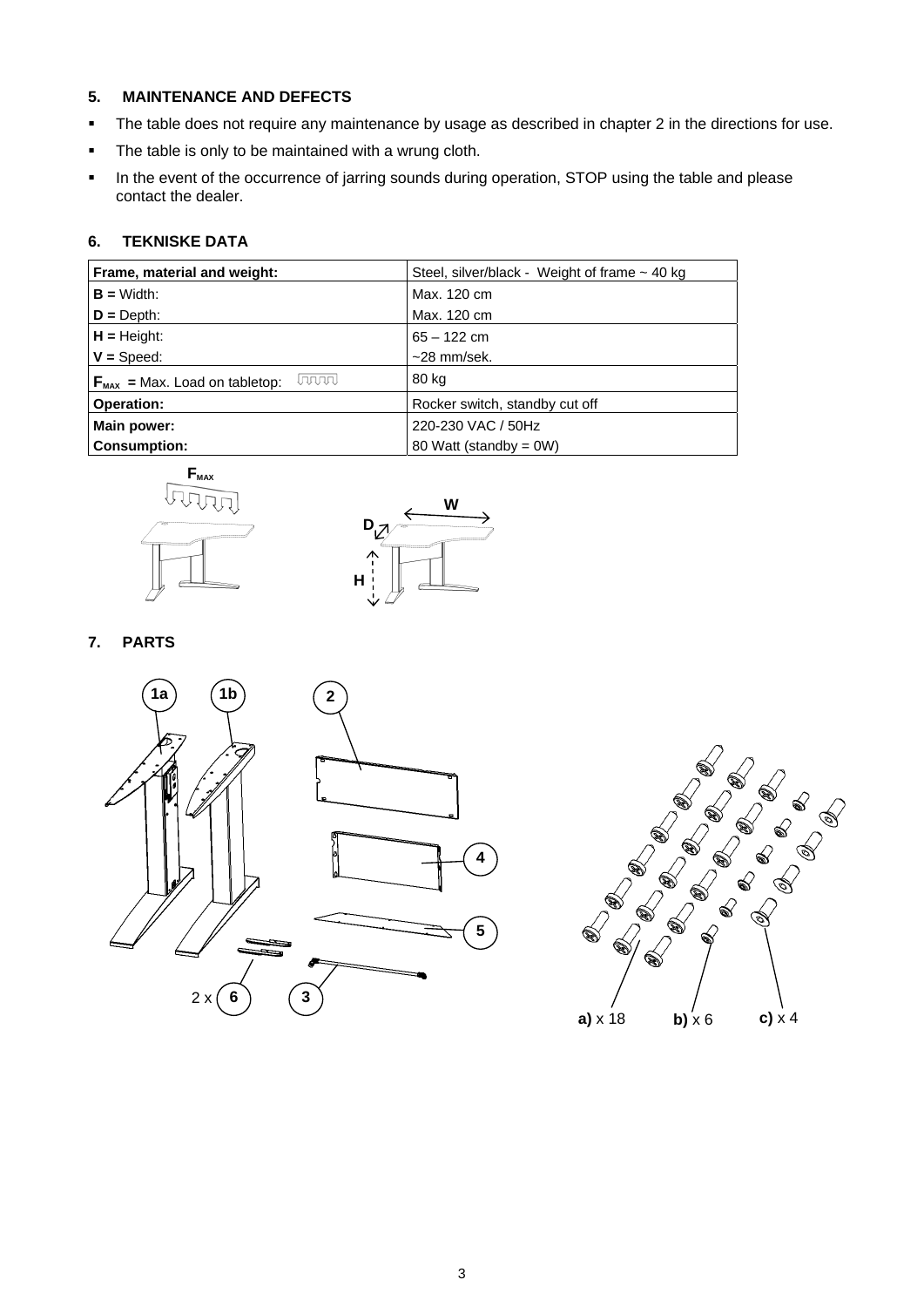## **8. ASSEMBLY DIRECTIONS**